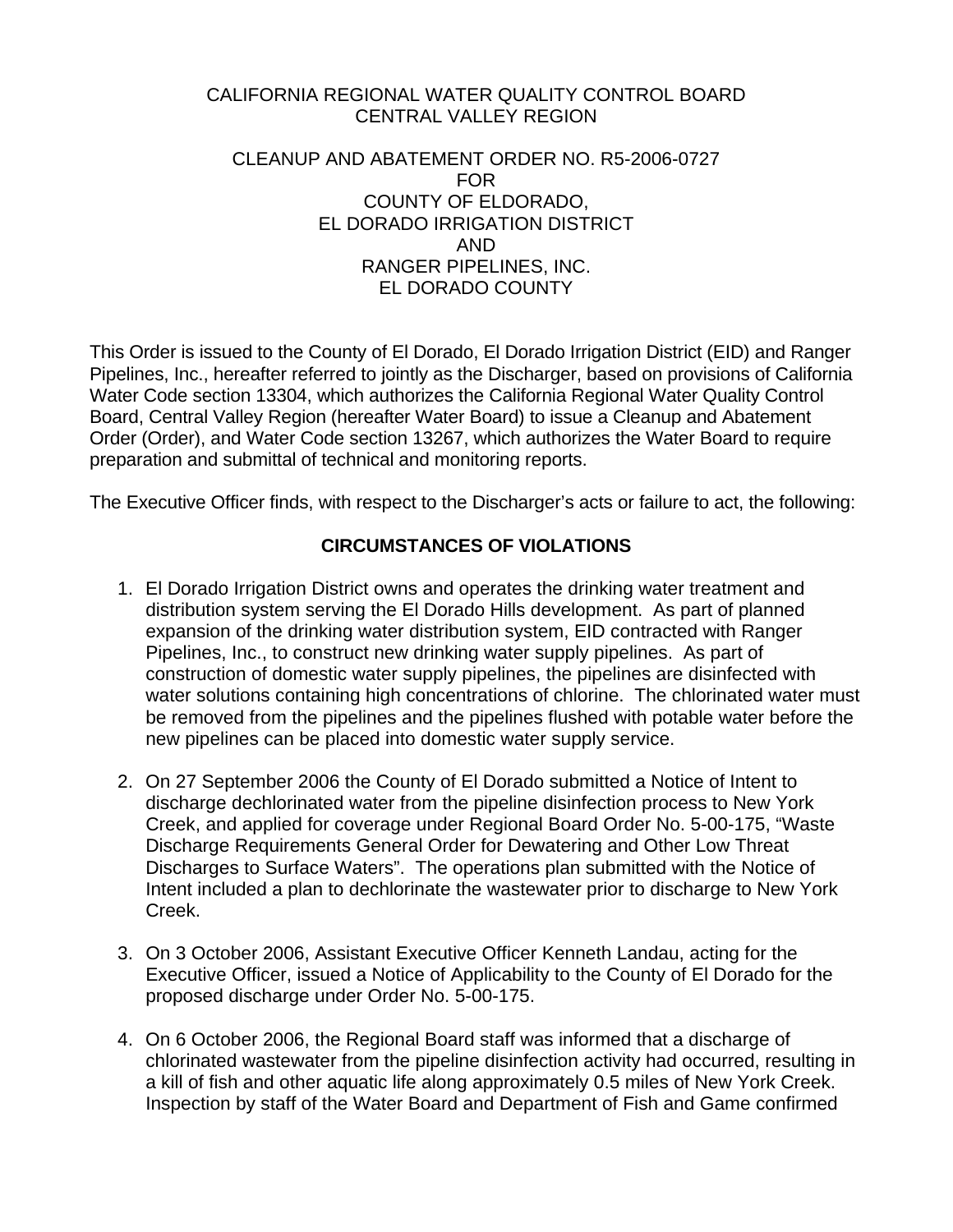the fish kill, found concentrations of chlorine in New York Creek exceeding 0.02 mg/l and found pH in New York Creek below 6.5.

- 5. Water Board Order No. 5-00-175 requires, in part:
	- a. Discharge Prohibition A.1 *"…The wastewater shall not cause or threaten to cause pollution, contamination, or nuisance."*
	- b. Effluent Limitation B.2 "*Effluent discharged into a surface water body shall not contain chlorine in excess of 0.02 mg/l (instantaneous maximum). If the wastewater contains chlorine in excess of 0.02 mg/l, the Discharger shall certify that chlorine will be reduced to a maximum of 0.02 mg/l before wastes enter surface water*."
	- c. Effluent Limitation B.3 "*Effluent discharged into a surface water body shall not have a pH less than 6.5 nor greater than 8.5*"
	- d. Receiving Water Limitation D.7 "*The discharge shall not cause the following in the receiving water…The normal ambient pH to fall below 6.5, exceed 8.5, or change by more than 0.5 units."*
	- e. Receiving Water Limitation D.12 "*The discharge shall not cause the following in the receiving water…Aquatic communities and populations, including vertebrate, invertebrate, and plant species, to be degraded."*
	- f. Receiving Water Limitation D.13 "*The discharge shall not cause the following in the receiving water…Toxic pollutants to be present in the water column, sediments, or biota in concentrations that adversely affect beneficial uses; that produce detrimental response in human, plant, animal, or aquatic life…."*
	- g. Receiving Water Limitation D.14 "*The discharge shall not cause the following in the receiving water…Violation of any applicable water quality standard for receiving waters adopted by the Board or the State Water Resources Control Board pursuant to the CWA and regulations adopted thereunder."*
- 6. The discharge of chlorinated wastewater to New York Creek has violated all sections of Order No. 05-00-175 cited in the above Finding and has adversely impacted New York Creek. Continued discharge of wastewater from the pipeline disinfection activity threatens future violation of Order No-05-00-175 and adverse impact on New York Creek.

# **AUTHORITY – LEGAL REQUIREMENTS**

7. Section 13304(a) of the California Water Code provides that:

*"Any person who has discharged or discharges waste into waters of the state in violation of any waste discharge requirements or other order or prohibition issued by a regional board or the state board, or who has caused or permitted, causes or permits, or threatens to cause or permit any waste to be discharged or deposited where it is, or probably will be, discharged into the waters of the state and creates, or threatens to create, a condition of pollution or nuisance, shall upon order of the regional board clean up the waste or abate the effects of the waste, or, in the case*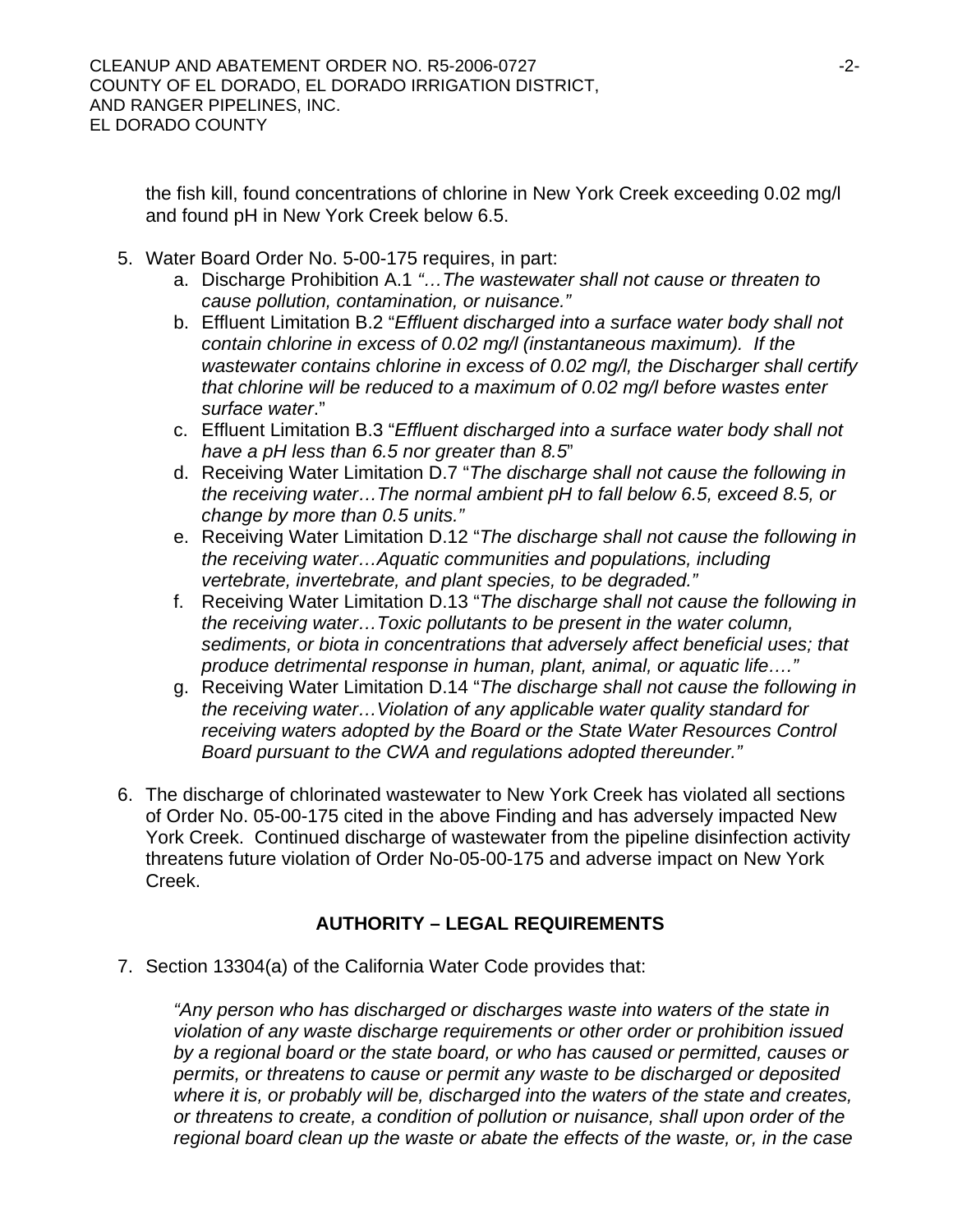*of threatened pollution or nuisance, take other necessary remedial action, including but not limited to, overseeing cleanup and abatement efforts. A cleanup and abatement order issued by the state board or a regional board may require the provision of, or payment for, uninterrupted replacement water service, which may include wellhead treatment, to each affected public water supplier or private well owner. Upon failure of any person to comply with the cleanup or abatement order, the Attorney General, at the request of the regional board, shall petition the superior court for that county for the issuance of an injunction requiring the person*  to comply with the order. In the suit, the court shall have jurisdiction to grant a *prohibitory or mandatory injunction, either preliminary or permanent, as the facts may warrant."* 

8. Section 13267(b)(1) of the California Water Code provides that:

*"In conducting an investigation specified in subdivision (a), the regional board may require that any person who has discharged, discharges, or is suspected of having discharged or discharging, or who proposes to discharge waste within its region, or any citizen or domiciliary, or political agency or entity of this state who has discharged, discharges, or is suspected of having discharged or discharging, or who proposes to discharge, waste outside of its region that could affect the quality of waters within its region shall furnish, under penalty of perjury, technical or monitoring program reports which the regional board requires. The burden, including costs, of these reports shall bear a reasonable relationship to the need for the report and the benefits to be obtained from the reports. In requiring those reports, the regional board shall provide the person with a written explanation with regard to the need for the reports, and shall identify the evidence that supports requiring that person to provide the reports."* 

9. Section 13304(c)(1) of the California Water Code provides that:

*"If waste is cleaned up or the effects of the waste are abated, or, in the case of threatened pollution or nuisance, other necessary remedial action is taken by any government agency, the person or persons who discharged the waste, discharges the waste, or threatened to cause or permit the discharge of the waste within the meaning of subdivision (a), are liable to that government agency to the extent of the reasonable costs actually incurred in cleaning up the waste, abating the effects of the waste, supervising cleanup or abatement activities, or taking other remedial actions. . ."* 

**10.** The Water Board's *Water Quality Control Plan for the Sacramento River and San Joaquin River Basins, 4th Edition* (hereafter Basin Plan) designates beneficial uses of the waters of the State, establishes water quality objectives (WQOs) to protect these uses, and establishes implementation policies to implement WQOs. The beneficial uses of New York Creek include: municipal, industrial, and agricultural water supply; contact and non-contact recreation; and warm and cold freshwater habitat.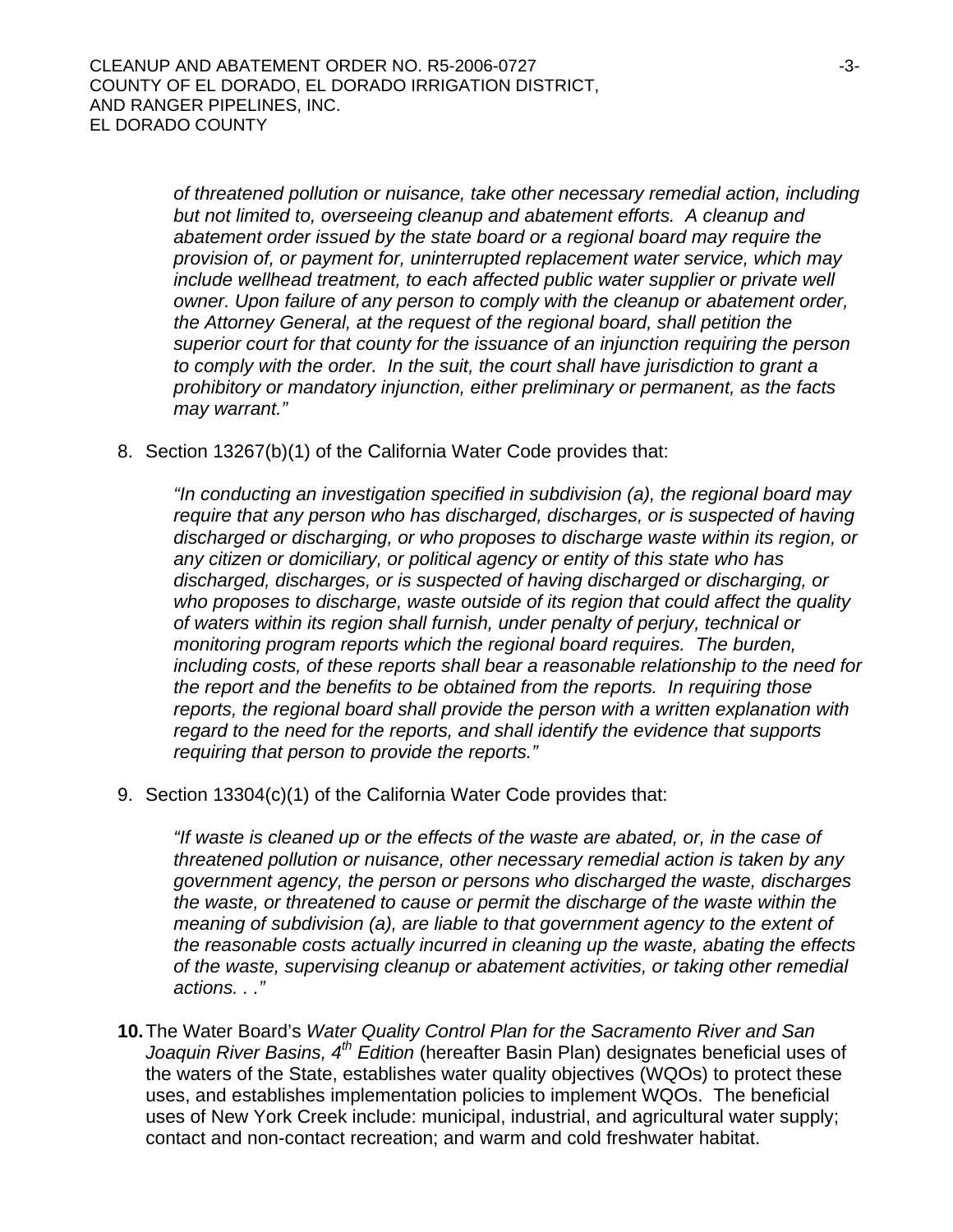### **DISCHARGER LIABILITY**

- 11. As described in the above Findings, the Discharger is subject to an order pursuant to Water Code section 13304 because the Discharger has caused or permitted waste to be discharged or deposited where it has discharged to waters of the state and has created, and continues to threaten to create, a condition of pollution or nuisance. The condition of pollution is a priority violation and issuance or adoption of a cleanup or abatement order pursuant to Water Code Section 13304 is appropriate and consistent with policies of the Water Board
- 12. The Discharger is subject to an order pursuant to Water Code section 13267 to submit technical reports because existing data and information indicate that waste has been discharged and threatens to be discharged in violation Order No. 5-00-175 and that environmental harm has occurred as the result of that discharge. The technical reports required by this Order are necessary to assure compliance with Section 13304 of the California Water Code, including to protect the beneficial uses of waters of the state, to protect against nuisance, and to protect human health and the environment.
- 13. If the Discharger fails to comply with this Order, the Executive Officer may request the Attorney General to petition the superior court for the issuance of an injunction.
- 14. If the Discharger violates this Order, the Discharger may be liable civilly in a monetary amount provided by the Water Code.
- 15. The issuance of this Order is an enforcement action taken by a regulatory agency and is exempt from the provisions of the California Environmental Quality Act (Public Resources Code, Section 21000, et seq.), pursuant to Title 14 CCR Section 15321(a)(2). The implementation of this Order is also an action to assure the restoration of the environment and is exempt from the provisions of the California Environmental Quality Act (Public Resources Code, Section 21000, et seq.), in accordance with Title 14 CCR, Sections 15308 and 15330.
- 16. Any person affected by this action of the Central Valley Water Board may petition the State Water Board to review the action in accordance with Title 23 CCR Sections 2050-2068. The regulations may be provided upon request and are available at www.swrcb.ca.gov. The State Board must receive the petition within 30 days of the date of this Order.